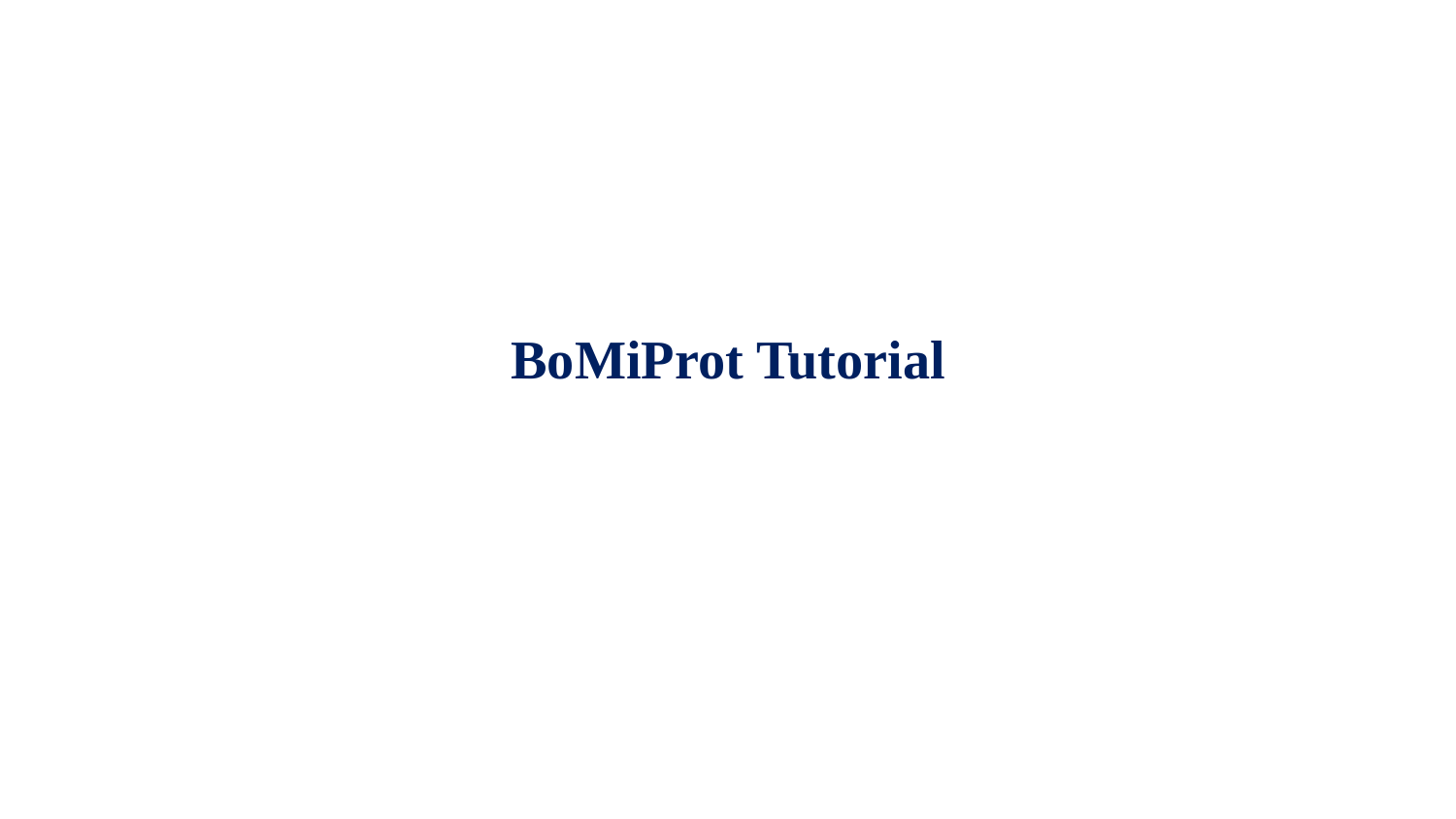### **BoMiProt Home Page**

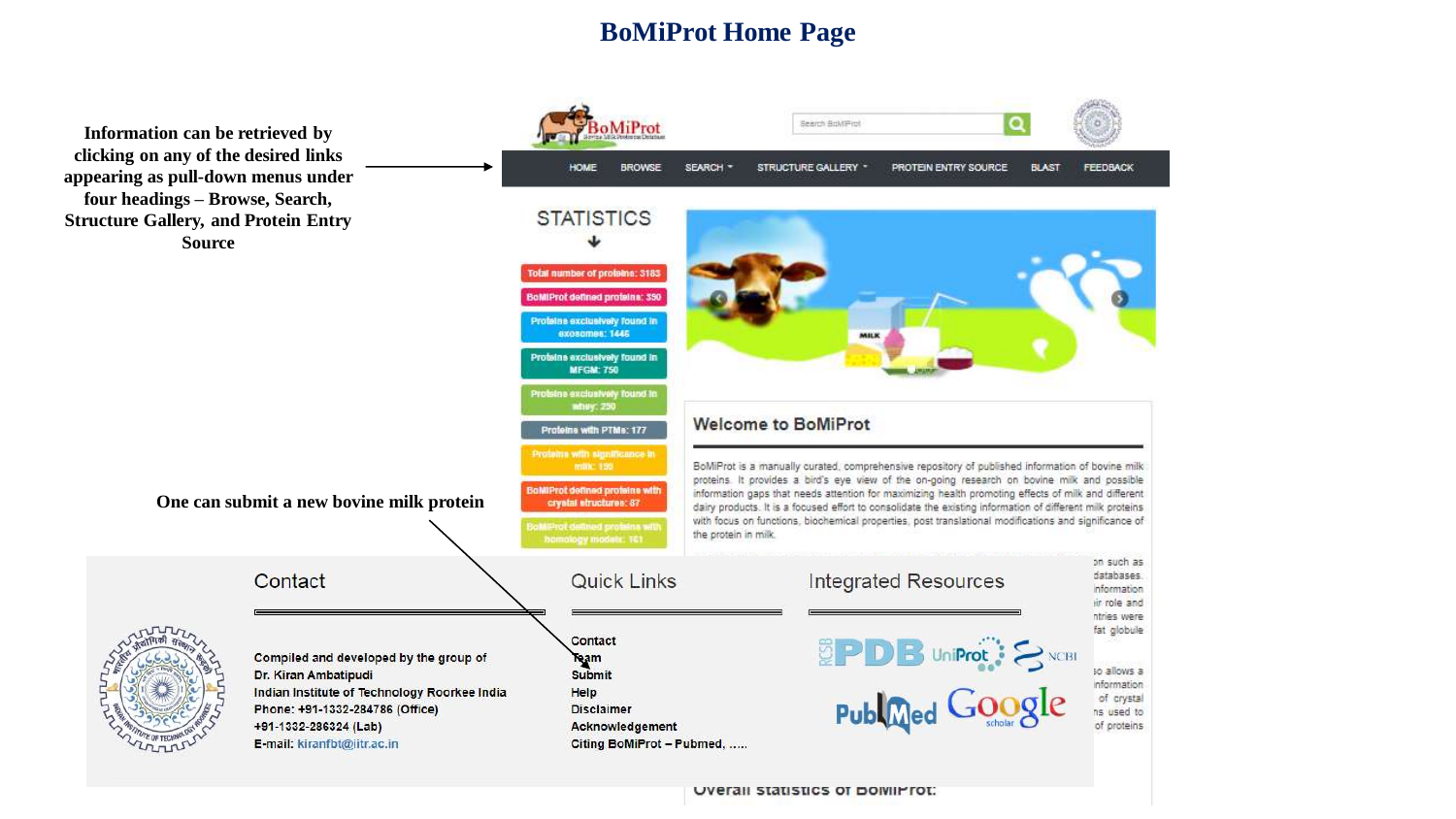#### **Browse Proteins in BoMiProt**

#### **Browse BoMiProt**

Browse protein entries in BoMiProt

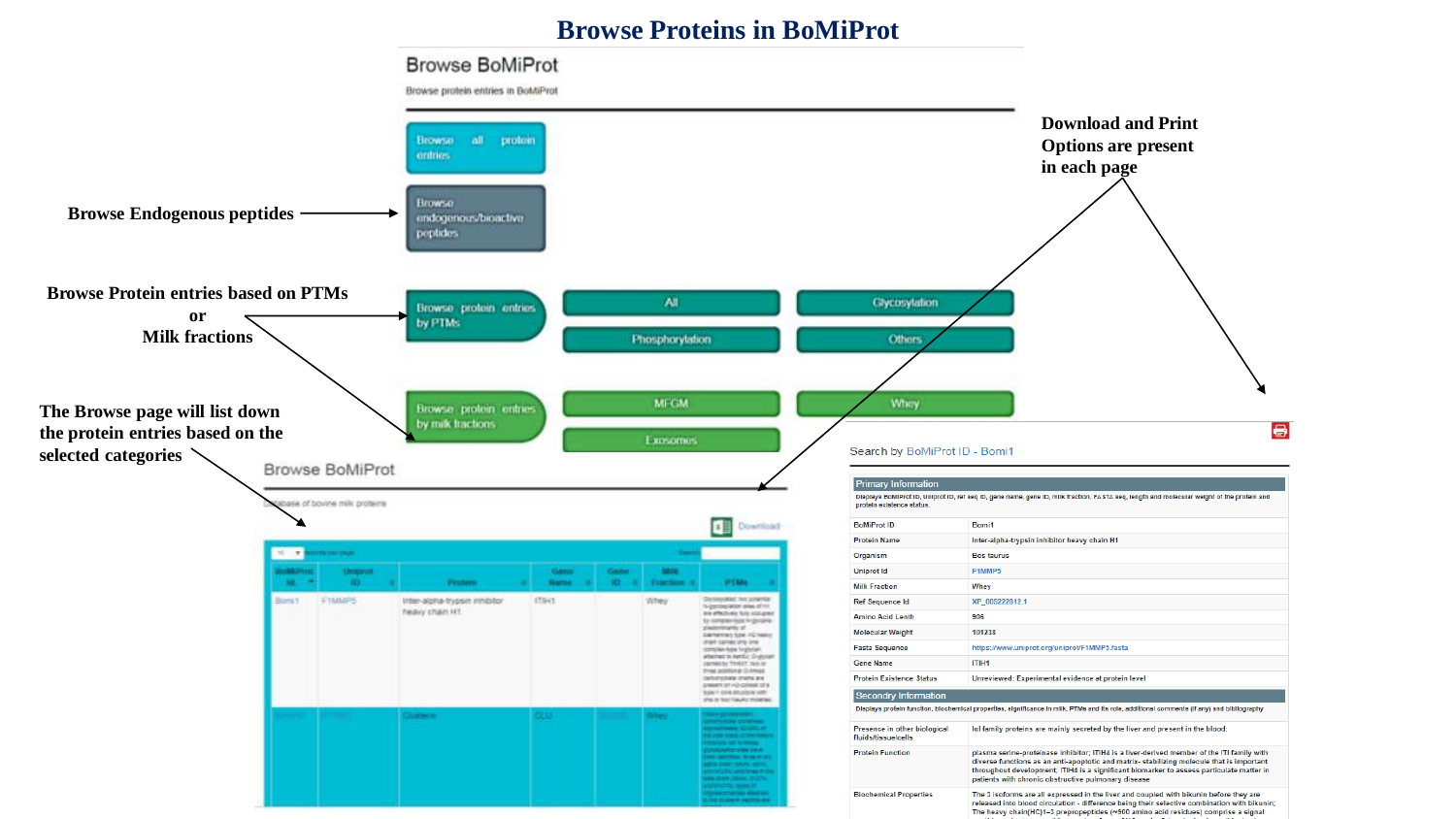#### **Search Proteins in BoMiProt**

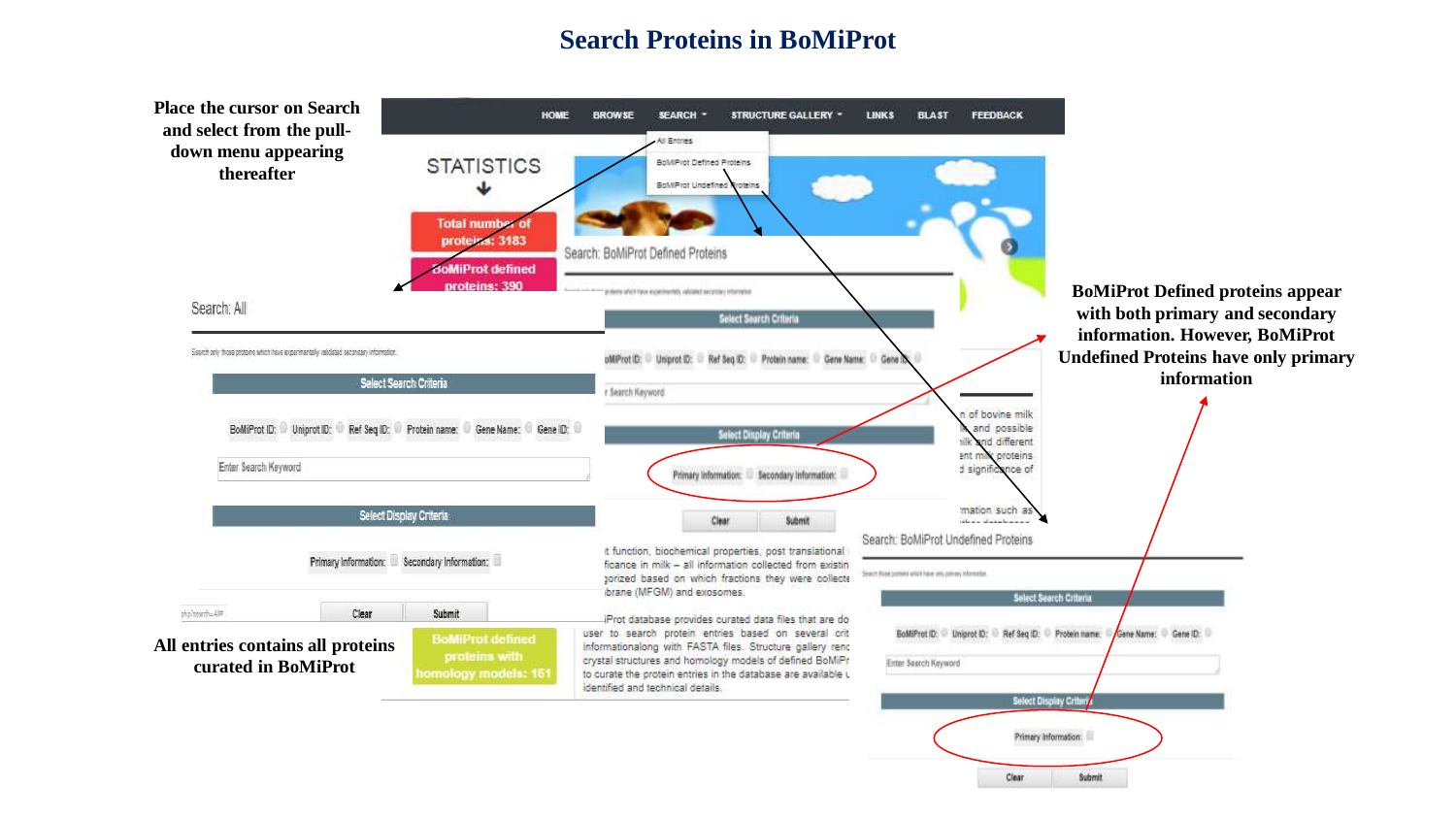# **Protein Display Page**

 $\bullet$ 

Search by BoMiProt ID - Bomi1

|                                                                                        |                                                     |                                                                                                                                                                                                                                                                                                                                                                                                                                                                                                                                                                                                                                                                                                                                                                                                                       | A print option enables to |  |
|----------------------------------------------------------------------------------------|-----------------------------------------------------|-----------------------------------------------------------------------------------------------------------------------------------------------------------------------------------------------------------------------------------------------------------------------------------------------------------------------------------------------------------------------------------------------------------------------------------------------------------------------------------------------------------------------------------------------------------------------------------------------------------------------------------------------------------------------------------------------------------------------------------------------------------------------------------------------------------------------|---------------------------|--|
|                                                                                        | <b>Primary Information</b>                          |                                                                                                                                                                                                                                                                                                                                                                                                                                                                                                                                                                                                                                                                                                                                                                                                                       | either download/print the |  |
|                                                                                        |                                                     | Daplays BoWilfrot ID, Uniprot ID, ref seq ID, gene name, gene ID, milk traction, FASTA seq, length and molecular weight of the<br>protein and protein existence status.                                                                                                                                                                                                                                                                                                                                                                                                                                                                                                                                                                                                                                               |                           |  |
|                                                                                        | BoMilfrot ID                                        | <b>Bomi</b> l                                                                                                                                                                                                                                                                                                                                                                                                                                                                                                                                                                                                                                                                                                                                                                                                         |                           |  |
|                                                                                        | <b>Protein Name</b>                                 | Inter-sipha-trypain inhibitor heavy chain HT                                                                                                                                                                                                                                                                                                                                                                                                                                                                                                                                                                                                                                                                                                                                                                          |                           |  |
|                                                                                        | Organism                                            | <b>Box trungs</b>                                                                                                                                                                                                                                                                                                                                                                                                                                                                                                                                                                                                                                                                                                                                                                                                     |                           |  |
| Displays primary information                                                           | Uniprot Id                                          | FIMMI'S                                                                                                                                                                                                                                                                                                                                                                                                                                                                                                                                                                                                                                                                                                                                                                                                               |                           |  |
| with cross links with other databases.                                                 | Milk Fraction                                       | Whey                                                                                                                                                                                                                                                                                                                                                                                                                                                                                                                                                                                                                                                                                                                                                                                                                  |                           |  |
|                                                                                        | <b>Het Sequence Id</b>                              | XP 005222812.1                                                                                                                                                                                                                                                                                                                                                                                                                                                                                                                                                                                                                                                                                                                                                                                                        |                           |  |
|                                                                                        | <b>Amino Acid Lenth</b>                             | 906                                                                                                                                                                                                                                                                                                                                                                                                                                                                                                                                                                                                                                                                                                                                                                                                                   |                           |  |
|                                                                                        | <b>Molecular Weight</b>                             | 101238                                                                                                                                                                                                                                                                                                                                                                                                                                                                                                                                                                                                                                                                                                                                                                                                                |                           |  |
|                                                                                        | <b>Fasta Sequence</b>                               | https://www.uniprot.org/uniprot/~1MMI*5.faata                                                                                                                                                                                                                                                                                                                                                                                                                                                                                                                                                                                                                                                                                                                                                                         |                           |  |
|                                                                                        | Cene Name                                           | <b>HIM1</b>                                                                                                                                                                                                                                                                                                                                                                                                                                                                                                                                                                                                                                                                                                                                                                                                           |                           |  |
|                                                                                        | <b>Protein Existence Status</b>                     | Unreviewed: Experimental evidence at protein level                                                                                                                                                                                                                                                                                                                                                                                                                                                                                                                                                                                                                                                                                                                                                                    |                           |  |
|                                                                                        | <b>Secondry Information</b>                         |                                                                                                                                                                                                                                                                                                                                                                                                                                                                                                                                                                                                                                                                                                                                                                                                                       |                           |  |
|                                                                                        | bibliography                                        | Daplays protein function, biochemical properties, significance in milk, PTMs and its role, additional comments (if any) and                                                                                                                                                                                                                                                                                                                                                                                                                                                                                                                                                                                                                                                                                           |                           |  |
|                                                                                        | Presence in other biological<br>fluida/travus/cells | lal family proteins are mainly secreted by the liver and present in the blood;                                                                                                                                                                                                                                                                                                                                                                                                                                                                                                                                                                                                                                                                                                                                        |                           |  |
|                                                                                        | Protein Function                                    | please series-proteinase inhibitor; IIIIN4 is a liver-derived member of the IIII family with<br>diverse functions as an anti-apoptotic and matrix-stabilizing molecule that is important.<br>throughout development; ITIH4 is a significant biomarker to assess particulate matter in<br>patients with chronic obstructive pulmonary disease                                                                                                                                                                                                                                                                                                                                                                                                                                                                          |                           |  |
| <b>Displays secondary information</b><br>curated from literature<br>with bibliography. | <b>Biochemical Properties</b>                       | The 3 reptorms are all expressed in the liver and coupled with bikunin before they are<br>released into blood circulation - difference being their selective combination with bikunin;<br>The heavy chain(HC)1-3 prepropaphdes (-980 smino scid residues) comprise a signal<br>peptide, a short propeptide, a mature form of HC, and a C-terminal polypeptide; hyaluronan<br>is the most recognized HC interacting molecule; HCs are observed to be covalently linked to<br>hyaluronan via a transaster/heation reaction, where they are often referred to as SHAP<br>(serum-derived hysiuronanassociated proteins; The effects of SHAI's on hysiuronan<br>include protection against tree radicals, enhancement of macromolecular aggregation, and<br>an increase in the binding avidity to other matrix components; |                           |  |
|                                                                                        | Significance in milk                                | scute phase protein in cattle- was isolated from herers with experimentally induced<br>'aummer mastita'                                                                                                                                                                                                                                                                                                                                                                                                                                                                                                                                                                                                                                                                                                               |                           |  |
|                                                                                        | PIMa                                                | Ciyoosyisted: two potential N-glycosyistion sites of H1 are effectively fully occupied by<br>complex-type N-glycana- predominantly of biantennary type; H2 heavy chain carries only<br>one complex-type N-plycan attached to Aan64; O-plycan carried by Thr637, two or three<br>additional O-linked carbohydrate chains are present on H2-consist of a type-1 core structure<br>with one or two NeuAc moretres:                                                                                                                                                                                                                                                                                                                                                                                                       |                           |  |
| Proteins with same secondary                                                           | Significance of PTMs                                | O glycans influences the metabolism of fal- preferentially cleaves the H2 heavy chain in its<br>Cherminal part which is enhanced by charge-mediated interactions between the<br>glycosaminoglycan chain of lal and elastase- mediated byO-glycan chains located in the C-                                                                                                                                                                                                                                                                                                                                                                                                                                                                                                                                             |                           |  |
| information but different primary                                                      | Other Forms                                         | terminal part of H2<br><b>Bom(2357</b>                                                                                                                                                                                                                                                                                                                                                                                                                                                                                                                                                                                                                                                                                                                                                                                |                           |  |
| information are linked to each other                                                   | <b>Bibliography</b>                                 | 1. Flahaut, C., Capon, C., Balduyck, M., Ricart, C., Sautana, P., & Micon, J. (1998).<br>Ciyooxylation pattern of human inter-alpha-inhibitor heavy chains. The Biochemical<br>Journal, 333 (19:3), 749-758. https://doi.org/10.1042fbj3338749.<br>2. Soler, L., Debrowski, R., Garcia, N., Alava, M. A., Lampreave, F., Pineiro, M.,  Bochnarz,<br>M. (2019). Acute-phase inter-sipha-trypain inhibitor heavy chain 4 (IIIH4) levels in serum and                                                                                                                                                                                                                                                                                                                                                                    |                           |  |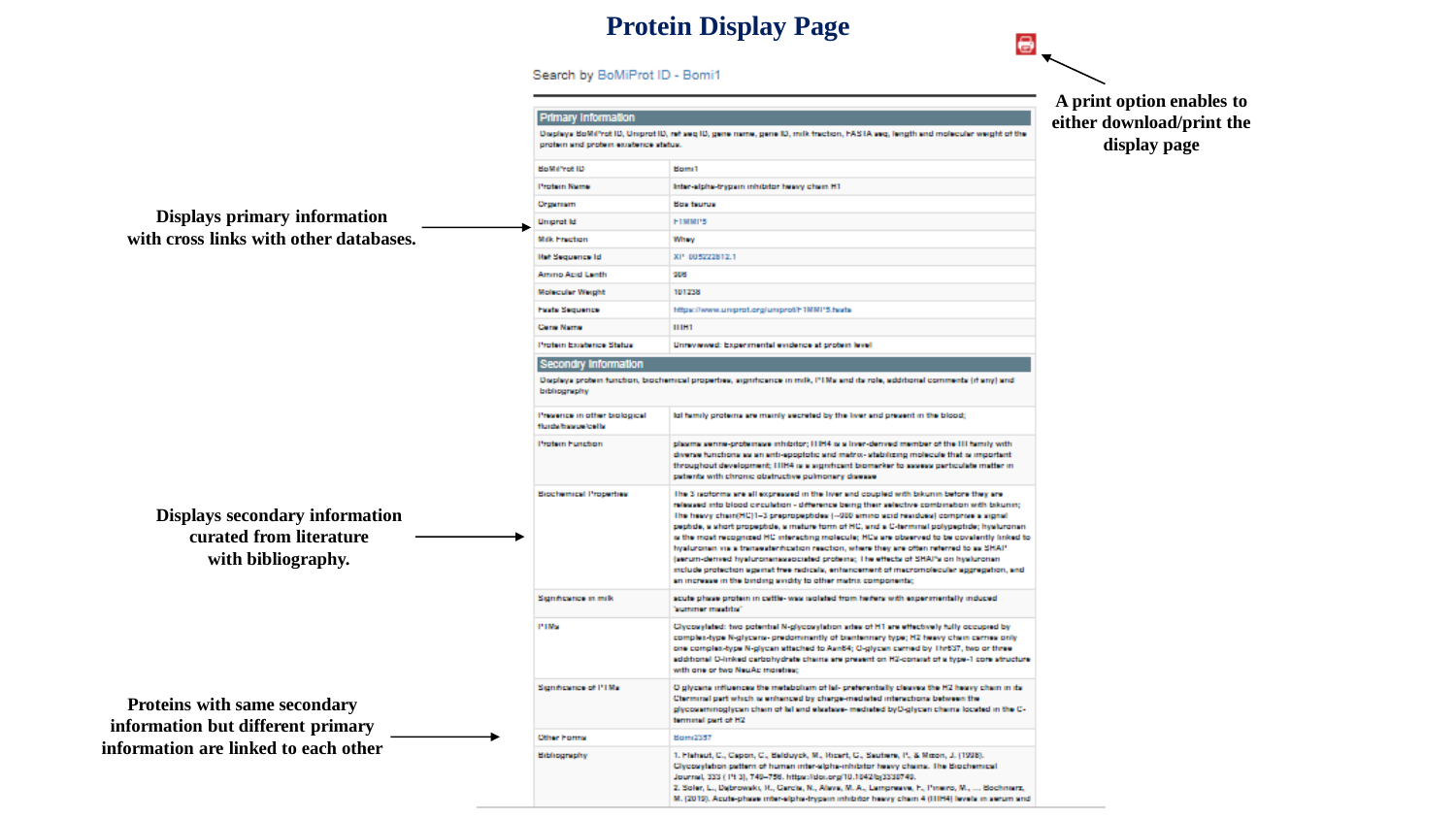#### **Search in Structural Gallery – Crystals or Homology Models**

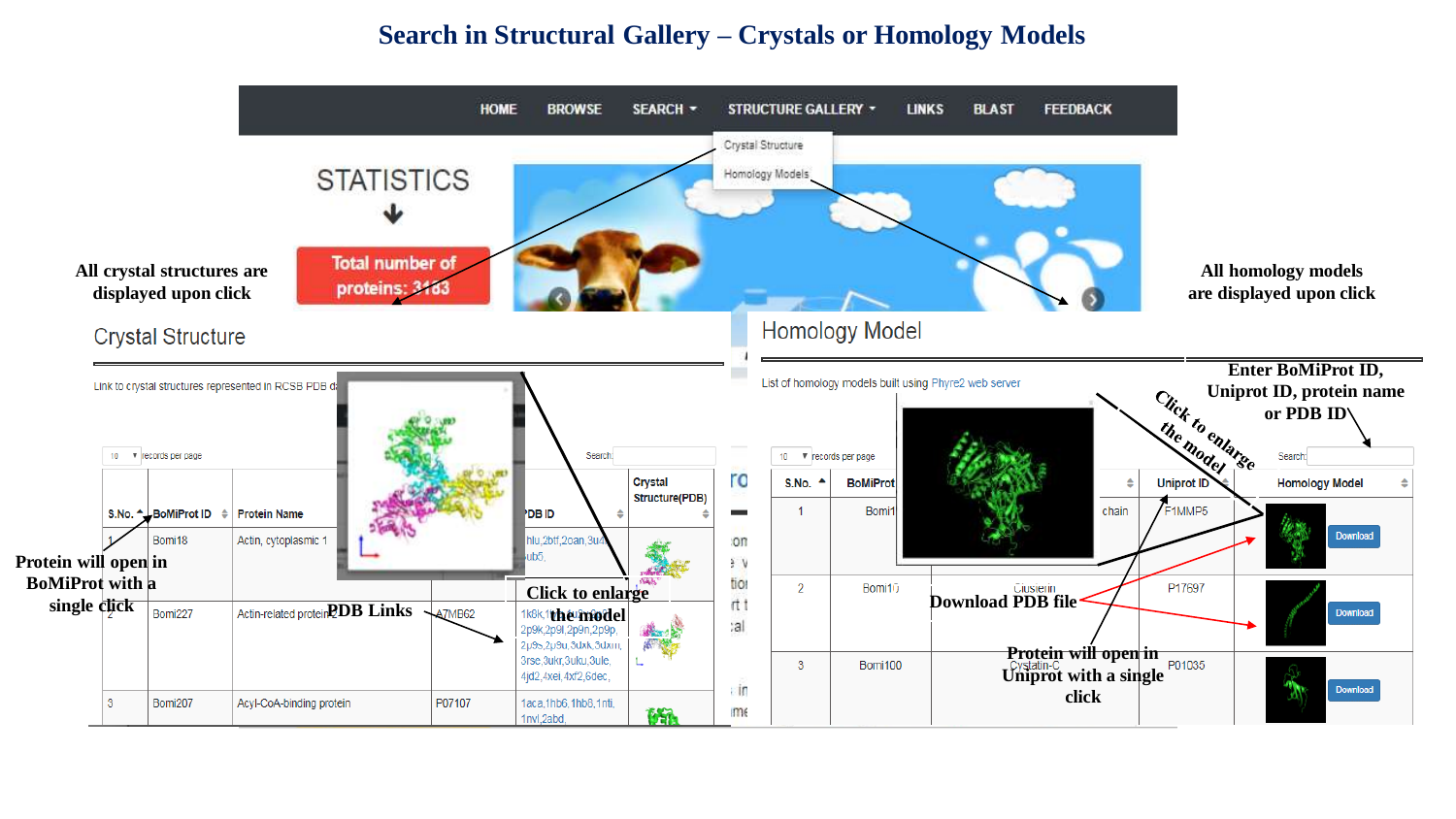# **Protein Entry Source**

# **Protein Entry Source**

Display of publications used as source for protein entries



**Provides list of all publications used to curate protein IDs**

| 10             | v records per page            |                             |                       | Search:                                |                                                                  |                                  |       |
|----------------|-------------------------------|-----------------------------|-----------------------|----------------------------------------|------------------------------------------------------------------|----------------------------------|-------|
| S.No.          | <b>Milk Fraction</b>          | Authors $\Leftrightarrow$   | Year<br>$\Rightarrow$ | Total number of<br>proteins identified | Techniques used<br>≑                                             | Protein<br>Repository<br>ID<br>≎ | Links |
| 1              | <b>MFGM</b>                   | Reinhardt<br>et al          | 2006                  | 120                                    | Micro-capillary high performance<br>LC nano MS/MS                |                                  | Link  |
| $\overline{2}$ | <b>MFGM</b>                   | Affolter et<br>al           | 2010                  | 387                                    | Stable isotope dilution (SID)-MS<br>combined with MRM            |                                  | Link  |
| 3              | <b>Exosome</b>                | Reinhardt<br>et al          | 2011                  | 2107                                   | Offline RP-fractionated on a<br>nanoLC connected to tandem<br>MS |                                  | Link  |
| $\overline{4}$ | whey                          | Alonso-<br>Fauste et<br>al  | 2012                  | 62                                     | 2D MALDI TOF                                                     |                                  | Link  |
| 5              | whey, MFGM,<br><b>Exosome</b> | Reinhardt<br>et al          | 2013                  | 2971                                   | iTRAQ-coupled LC-MS/MS                                           |                                  | Link  |
| 6              | <b>MFGM</b>                   | Yang et al                  | 2015                  | 445                                    | iTRAQ-coupled LC-MS/MS                                           |                                  | Link  |
| 7              | Whole Milk                    | Vincent et<br>$\mathsf{al}$ | 2015                  | 629                                    | LC-MS/MS                                                         | PXD002529                        | Link  |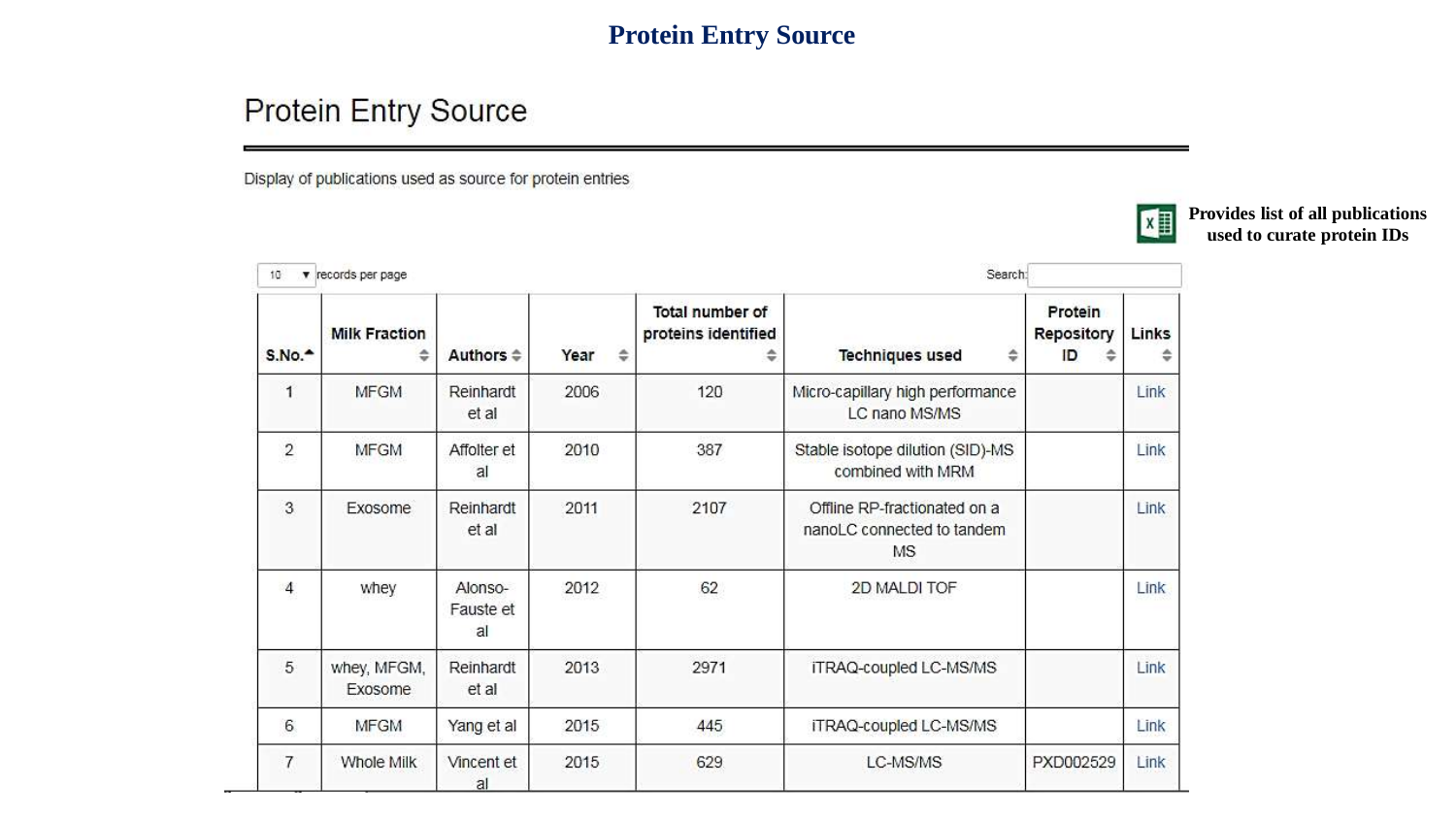# **Use Blast Tool**

| <b>Blast</b> |                                                                                                                                                                                                                  |                                                                                 | <b>Download complete Bovine</b><br><b>Milk Proteome in FASTA</b><br>format                                                                                                                                                                                                                                                                                                                                                                                                                                                                                                                                                                                                                                                                                                                                                                                                                                                                                                                                                                                                                                                                                                                                                                                                                                                                                                                                                                                                                                                                                                                                                                                                                                                                                                                                                                                                                                                                                                                                                                                                                                                                                                                                                                                                                                                                                                                                                                                                                                                                                                                                                                                        |
|--------------|------------------------------------------------------------------------------------------------------------------------------------------------------------------------------------------------------------------|---------------------------------------------------------------------------------|-------------------------------------------------------------------------------------------------------------------------------------------------------------------------------------------------------------------------------------------------------------------------------------------------------------------------------------------------------------------------------------------------------------------------------------------------------------------------------------------------------------------------------------------------------------------------------------------------------------------------------------------------------------------------------------------------------------------------------------------------------------------------------------------------------------------------------------------------------------------------------------------------------------------------------------------------------------------------------------------------------------------------------------------------------------------------------------------------------------------------------------------------------------------------------------------------------------------------------------------------------------------------------------------------------------------------------------------------------------------------------------------------------------------------------------------------------------------------------------------------------------------------------------------------------------------------------------------------------------------------------------------------------------------------------------------------------------------------------------------------------------------------------------------------------------------------------------------------------------------------------------------------------------------------------------------------------------------------------------------------------------------------------------------------------------------------------------------------------------------------------------------------------------------------------------------------------------------------------------------------------------------------------------------------------------------------------------------------------------------------------------------------------------------------------------------------------------------------------------------------------------------------------------------------------------------------------------------------------------------------------------------------------------------|
|              | Allows user to run BLAST against protein sequences in BoMiProt Database<br>Input Protein Sequence(s) in (FASTA format)For Example file Click here                                                                | <b>Blast result page</b>                                                        |                                                                                                                                                                                                                                                                                                                                                                                                                                                                                                                                                                                                                                                                                                                                                                                                                                                                                                                                                                                                                                                                                                                                                                                                                                                                                                                                                                                                                                                                                                                                                                                                                                                                                                                                                                                                                                                                                                                                                                                                                                                                                                                                                                                                                                                                                                                                                                                                                                                                                                                                                                                                                                                                   |
|              | Paste a protein sequence in<br>fasta format                                                                                                                                                                      | <b>Select expect value</b><br>in the pull-down<br>menu. 1 is set by<br>default. | <b>Blast Result</b><br>Your job id is 75434<br><b>BLASTP 2.3.0+</b><br><b>Reference:</b><br>Stephen F. Altschul, Thomas L. Madden, Alejandro A. Schäffer,<br>linghui Zhang, Zhang Zhang, Webb Miller, and David 1, Lipman (1997),<br>"Gapped BLAST and PSI-BLAST: a new generation of protein database<br>search programs", Nucleic Acids Ros. 25:3389-3482.<br><b>Reference For</b>                                                                                                                                                                                                                                                                                                                                                                                                                                                                                                                                                                                                                                                                                                                                                                                                                                                                                                                                                                                                                                                                                                                                                                                                                                                                                                                                                                                                                                                                                                                                                                                                                                                                                                                                                                                                                                                                                                                                                                                                                                                                                                                                                                                                                                                                              |
|              | Choice for BLAST blastp v<br><b>Expect Value</b><br>$\vert$ 1<br>Weight Matrix BLOSUM62 v<br>BLAST Against BoMiProtDb v<br>Select weight matrix. BLOSUM62<br>is set by default.<br><b>RUN BLAST</b><br>Clear All | U.<br><b>BLAST</b> will be performed<br>against default BoMiProt DB             | composition-based statistics:<br>Alejandro A. Schäffer, L. Aravind, Thosas L. Maddon, Sergel<br>Shavirin, John L. Spouge, Vari L. Wolf, Eugene V. Konnin, and<br>Stephen F. Altschul (2001), "Improving the accuracy of PSI-BLAST<br>protein database searches with composition-based statistics and<br>ather rofinements", Macleic Acids Res. 20:2934-3885.<br>Database: /Users/apple/Downloads/YYY/2 AD11_sir-2019/FASTA_Fasta<br>3,181 Webences; 2,644,865 tutal letters<br>Query+ sp PO1888 B2MG BOVIN Bata-2-edcroglobulin OS+Bas taurus OX+9913<br>GN-82M PE-1 SV-2<br>Lingth=118<br>Score : E<br>Sequences producing significant alignments:<br>(Bits) Value<br>sp[PR1B88(B2MG BOVIN Beta-2-nicroglobulin OS=Bos taurus OX=993 246 3c-BS<br>tr ABHSY1 ABHSY1 BOVIN BOLA DOA1 protein DS-Box taurus 00x9913  72.0 7e-17<br>tr 030309 (20309 BOVIN BoLA-DR-alpha 05+8m taurus 00+0013 ON+8 63.9 26-14<br>sp Q9TVCB(HBZ1_BOVIN_Buta class II_Mistocompatibility_antigon,  56.6 3e-11<br>tr FBNF06 FBNF06 BOVIN Ig-like domain-containing protein OS=Bos 40.7<br>$-36 - 88$<br>tr F1MPLS F1MPL5 BOVZW Ig-11ko damain-containing protein 05+Bos 48.1 la-88<br>up P13752 HA1A BOVIN BOLA class I histocompatibility antigen, a 48.1 50-88<br>tr[FD408]FD408_BOVDN Ig-11ko demain-containing profein OS+Bos 48.1<br>$-50 - 08$<br>tr Fin4v5 Fin4v5 80/2N (g-11kn domain-containing protein OS=Bos 47.8 5m-88<br>tr E18063(E18063 BOVIN Ig-11ko duwaln-containing protoin OS=Bos 46.2 2e-87<br>tr A7New A7Wew BOVIN BoLA protein OS-Bos taurus OX-9913 GR-Bo 45.8<br>$36 - 07$<br>tr FDN205 FDN205 BOVIN Is like densin-containing protein 05-Bos 44.3 9=87<br>tr F1M03 F1M03 HOVIN Ig Like desain-containing protein 05-Box 43.9 1e-86<br>sp[P13753[MA18_BOVIN BOLA class I histocompatibility antigon, a.s. 43.1<br>$24 - 36$<br>tr FD4075 F1M075 BOV2N Uncharacterized protein 05-Box taurus 0X 41.2 06-B6<br>tr [Q88078]Q88078 80/2N Major Nistocompatibility complex, class  41.2 1= 85<br>40 0320 6 2426 BOVIN Zinc alpha 2 glycoprotein OS-Bos taurus OK., 48.8<br>$1 + 46$<br>tr F1MKS F1MKS BD/IN Uncharacterized protein 05+Bss taurus 0X 33.1 8.085<br>ap]046631 SHRSI BOVIN Tyrosina-protein phosphatase non-receptor 38.8 0.032<br>triG3WN#(G3WN# BOVIN Uncharacterized protein OS+Bos taurus OK 29.6 8.872<br>tripeses oceas 80/2N CDBB anitum (Fragment) OS-Box taurus OK IT.1 B.45<br>tr GSESTS GSESTS BOVZN Uncharacterized protein OS-Bus taurus OK 27.3 0.62<br>tr]GSES13(GSES1) BD/2N Uncharacterized protein OS-Bos taurus OK 25.8 0.90<br>> up P01888 82ML BOVIN Bota-2-microglobulin OS+Bos taurus ON+9913<br>GN=82M PE=1 SV=2<br>imgth=118 |